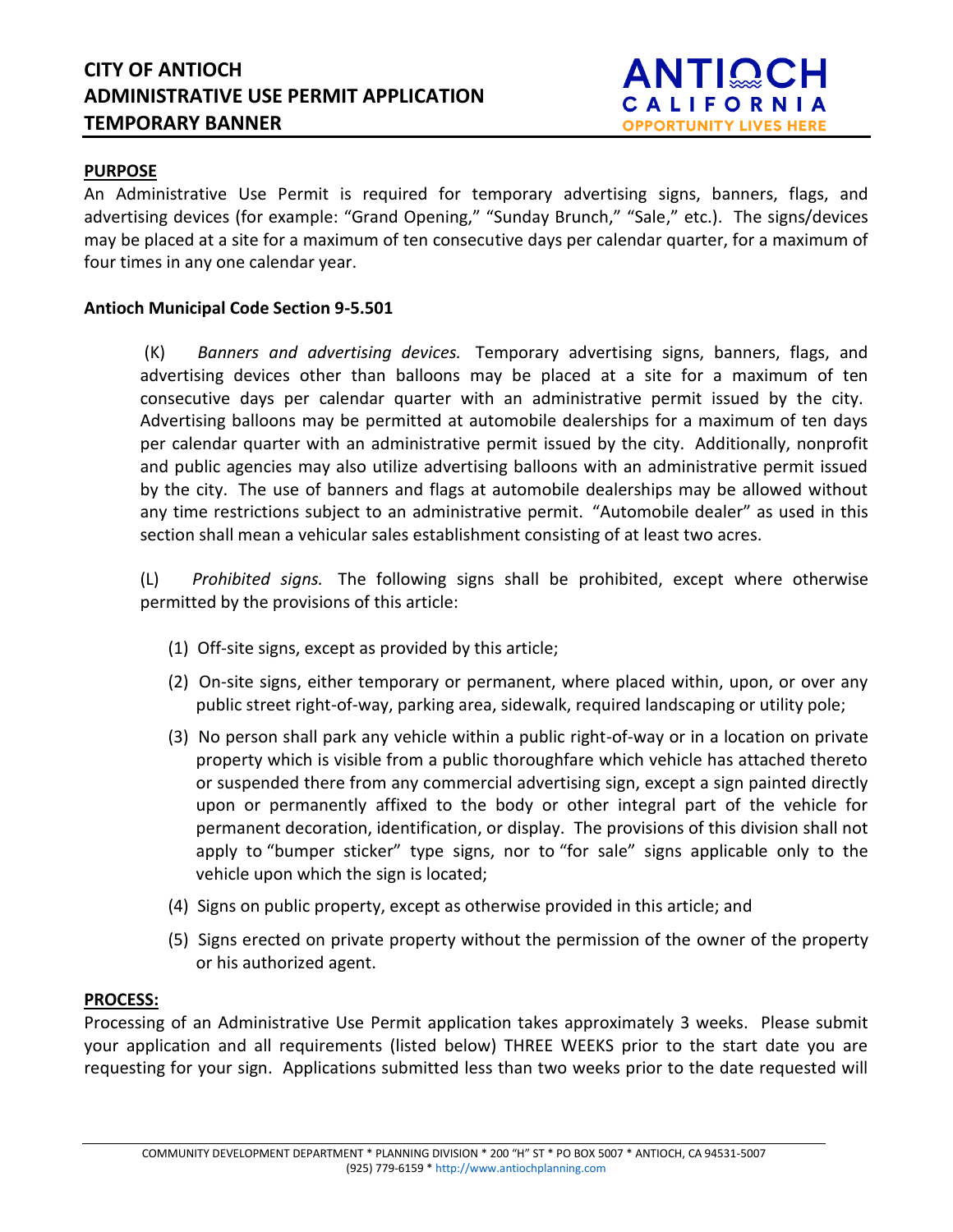# **CITY OF ANTIOCH ADMINISTRATIVE USE PERMIT APPLICATION TEMPORARY BANNER**



be reviewed as staff time allows, and the City reserves the right to deny the application if staff is unavailable to review the permit.

Please be aware that planning applications will be automatically withdrawn if an applicant receives an incomplete letter and does not resubmit a substantive response within 120 calendar days. The Zoning Administrator may grant a written extension for up to an additional 90 calendar days when the applicant shows good cause for an extension. Delays due to circumstances outside the applicant's reasonable control will be considered good cause to grant the extension.

### **SUBMITTAL should be made to:**

City of Antioch Community Development Department P.O. Box 5007 200 "H" Street Antioch, CA 94531-5007

### **SUBMITTAL REQUIREMENTS:**

- $\Box$  \$124.00 processing fee.
- $\Box$  Completed application (attached)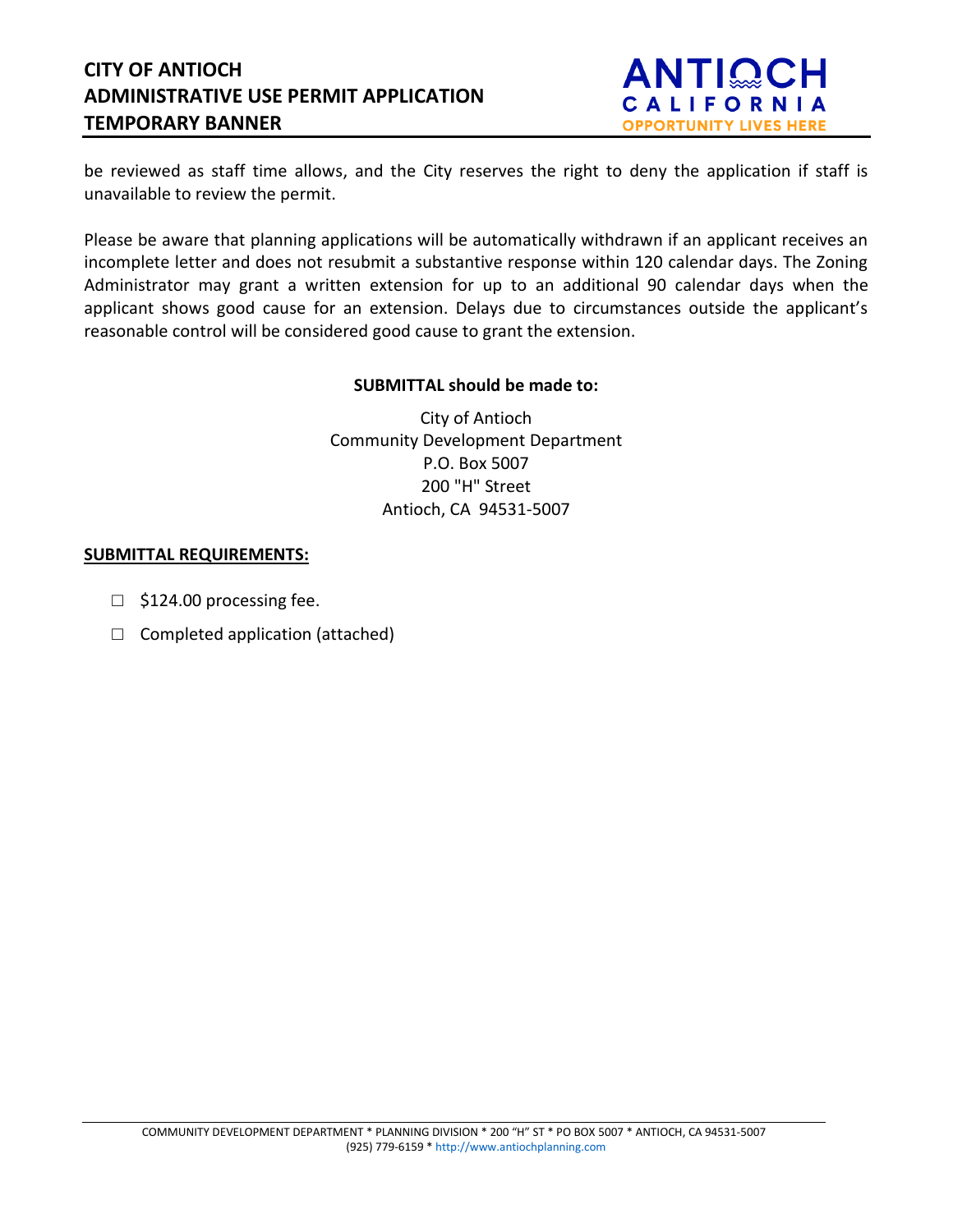

# **CITY OF ANTIOCH INFORMATION SHEET**

| Property Owner's Name ______________________                                                                                                                                                                                   |  |  |  |
|--------------------------------------------------------------------------------------------------------------------------------------------------------------------------------------------------------------------------------|--|--|--|
|                                                                                                                                                                                                                                |  |  |  |
|                                                                                                                                                                                                                                |  |  |  |
|                                                                                                                                                                                                                                |  |  |  |
|                                                                                                                                                                                                                                |  |  |  |
|                                                                                                                                                                                                                                |  |  |  |
| Placement Location (where on building, between poles, etc.) [2001]                                                                                                                                                             |  |  |  |
|                                                                                                                                                                                                                                |  |  |  |
| Dates Requested National Accounts and the Contract of the Contract of the Contract of the Contract of the Contract of the Contract of the Contract of the Contract of the Contract of the Contract of the Contract of the Cont |  |  |  |
| Comments experience and the comments of the comments of the comments of the comments of the comments of the comments of the comments of the comments of the comments of the comments of the comments of the comments of the co |  |  |  |
|                                                                                                                                                                                                                                |  |  |  |
|                                                                                                                                                                                                                                |  |  |  |

**On a separate sheet of paper, please sketch the proposed site and indicate the location of the banner. Include enough detail to show size, relationship and location of banner/sign to building. Photographs may be submitted in lieu of the drawing.**